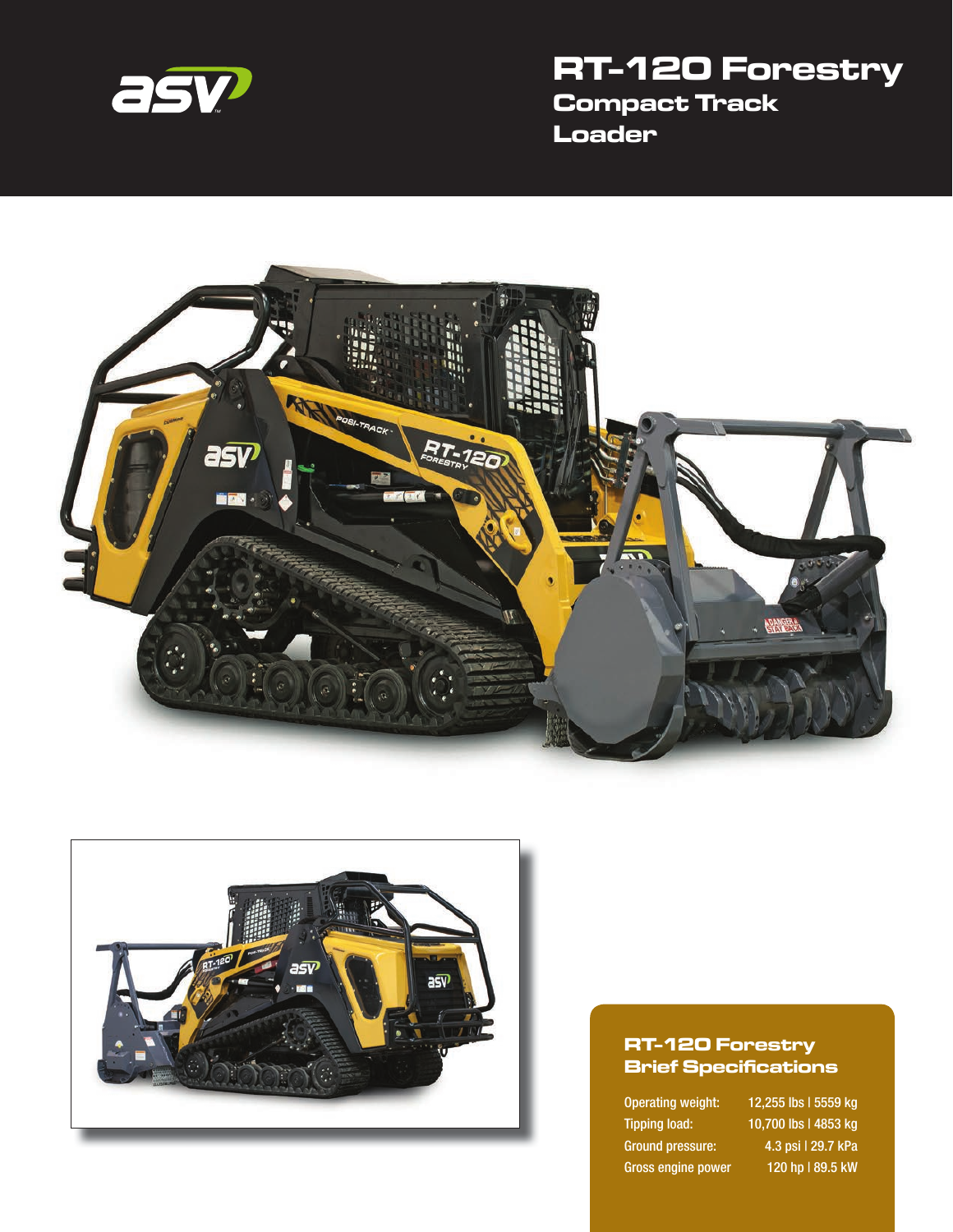# **SPECIFICATIONS**

# **RT-120 FORESTRY**

### OPERATING SPECIFICATIONS

| Loader arms                                   | Radial               |
|-----------------------------------------------|----------------------|
| Operating weight                              | 12,255 lbs   5559 kg |
| Shipping weight                               | 11,381 lbs   5162 kg |
| Ground pressure @ operating weight            | 4.3 psi   29.7 kPa   |
| Rated operating capacity,                     |                      |
| 35% of tipping load                           | 3,745 lbs   1699 kg  |
| Operating capacity, 50% of tipping load       | 5,350 lbs   2427 kg  |
| <b>Tipping load</b>                           | 10,700 lbs   4853 kg |
| Travel speed, maximum - 1 <sup>st</sup> speed | 6 mph   9.7 kph      |
| Travel speed, maximum - 2 <sup>nd</sup> Speed | 10 mph   16 kph      |

#### ENGINE

| Type                          | Diesel, 4-cylinder, intercooled,<br>turbocharged                                                                                                                  |
|-------------------------------|-------------------------------------------------------------------------------------------------------------------------------------------------------------------|
| Model                         | Cummins QSF3.8                                                                                                                                                    |
| <b>Displacement</b>           | 232 in <sup>3</sup>   3.8 L                                                                                                                                       |
| Gross power rating @ 2800 rpm | 120 hp   89.5 kW                                                                                                                                                  |
| Torque, peak                  | 360 ft-lb   488 Nm                                                                                                                                                |
| Cooling system                | Temperature-controlled, variable<br>speed and operator time-selectable,<br>hydraulically-driven, auto-reversing<br>fan and coolant/anti-freeze-filled<br>radiator |
| Intake air cleaner            | Three-stage                                                                                                                                                       |
| Emission controls             | Meets all U.S. EPA Tier 4 final<br>standards                                                                                                                      |
| Standard feature              | Auto idle                                                                                                                                                         |
|                               |                                                                                                                                                                   |

### UNDERCARRIAGE

| Track type: General purpose track constructed of rubber compound with<br>embedded co-polymer cords and all-purpose treads. |                                                                                                |  |
|----------------------------------------------------------------------------------------------------------------------------|------------------------------------------------------------------------------------------------|--|
| Track width                                                                                                                | 20 in. 1508 mm                                                                                 |  |
| Length of track on ground                                                                                                  | 71 in 11803 mm                                                                                 |  |
| Ground contact area                                                                                                        | 2,840 in <sup>2</sup>   1.83 m <sup>2</sup>                                                    |  |
| Drive system                                                                                                               | Two hydrostatic direct drive sprockets<br>controlled by a single joystick                      |  |
| Track drive sprocket                                                                                                       | Elevated with low friction, replaceable<br>sprocket rollers                                    |  |
| Undercarriage suspension                                                                                                   | Two independent torsion axles per<br>undercarriage                                             |  |
| Roller wheels                                                                                                              | 24 high-density polyurethane<br>and rubber wheels per track.<br>Wheels include sealed bearings |  |
| Roller wheel diameter:<br>Front and rear wheels<br>Middle wheels                                                           | 15 in.   381 mm<br>10 in. 1 254 mm                                                             |  |

\* Machine tested with foundry bucket

### AUX. HYDRAULIC SYSTEM

| Pump capacity:   | Low - variable from $0-20$ gpm $175.7$ lpm.<br>High - variable from 30 gpm   114 lpm<br>to 45 gpm   170 lpm                                                        |
|------------------|--------------------------------------------------------------------------------------------------------------------------------------------------------------------|
| System pressure, | Low - 3,300 psi   22 750 kPa<br>High - 4,060 psi   27 993 kPa                                                                                                      |
| Controls         | Intermittent via joystick button or continuous<br>via console switch. High-flow is adjustable and<br>loader/auxiliary sharing is adjustable<br>via machine display |
| Couplers         | Push-to-connect quick couplers mounted on<br>loader arms. Pressure relief valve on coupler block                                                                   |
| Cooling system   | High efficiency side-by-side radiator<br>and oil cooler                                                                                                            |

### ELECTRICAL SYSTEM

| Nominal charge           | 12 V                                            |
|--------------------------|-------------------------------------------------|
| Battery                  | 950 CCA                                         |
| Charging system          | 120 amp alternator                              |
| Outlets                  | 1-12 V port inside operator station             |
| Wiring                   | Pre-wired for all factory-available accessories |
| <b>Standard features</b> | Attachment control kit, block heater            |
|                          |                                                 |

#### OPERATOR STATION

Seat: Adjustable contour vinyl with built-in operator presence switch, lap bar and 2 in | 51 mm wide seat belt

Loader control: Right-hand pilot electronic joystick controls loader lift, lower and tilt, plus intermittent control of auxiliary hydraulic. Loader speed is adjustable and selectable from ISO or H control pattern.

Drive control: Left-hand pilot electronic joystick controls machine speed and direction. Track speed is adjustable, includes a Creep Mode and is selectable from ISO or H control pattern.

| Engine speed        | Hand-operated throttle                                                                                                                                                                                                                                                                                                                                  |
|---------------------|---------------------------------------------------------------------------------------------------------------------------------------------------------------------------------------------------------------------------------------------------------------------------------------------------------------------------------------------------------|
| Machine display     | Engine RPM, fuel level, coolant temperature,<br>air inlet temperature, engine oil pressure,<br>voltage, hydraulic oil temperature, travel speed,<br>DEF level, engine hourmeter, trip meter<br>self-diagnostics including stored history, air filter<br>indicator, loader/aux. hydraulic sharing,<br>auxiliary hydraulic flow, winch (optional) control |
| <b>ROPS</b>         | Meets SAE J1040 APR88, ISO 3471:2008,<br>ISO 8082-1:2009                                                                                                                                                                                                                                                                                                |
| <b>FOPS</b>         | Meets ISO 3449:2005 level 2, ISO 8083:2006,<br>BC WCB G608                                                                                                                                                                                                                                                                                              |
| OPS                 | Meets SAE J1084:2002, ISO 8084:2003,<br>BC WCB G603:1990, BC WCB G604:1990                                                                                                                                                                                                                                                                              |
| <b>Illumination</b> | 2 - Adjustable forward-facing halogen lights<br>2 - Adjustable rear-facing halogen lights<br>1 - Interior light                                                                                                                                                                                                                                         |
| Convenience         | 12 V power port                                                                                                                                                                                                                                                                                                                                         |
| Standaard features: | Horn, backup alarm, rear view camera                                                                                                                                                                                                                                                                                                                    |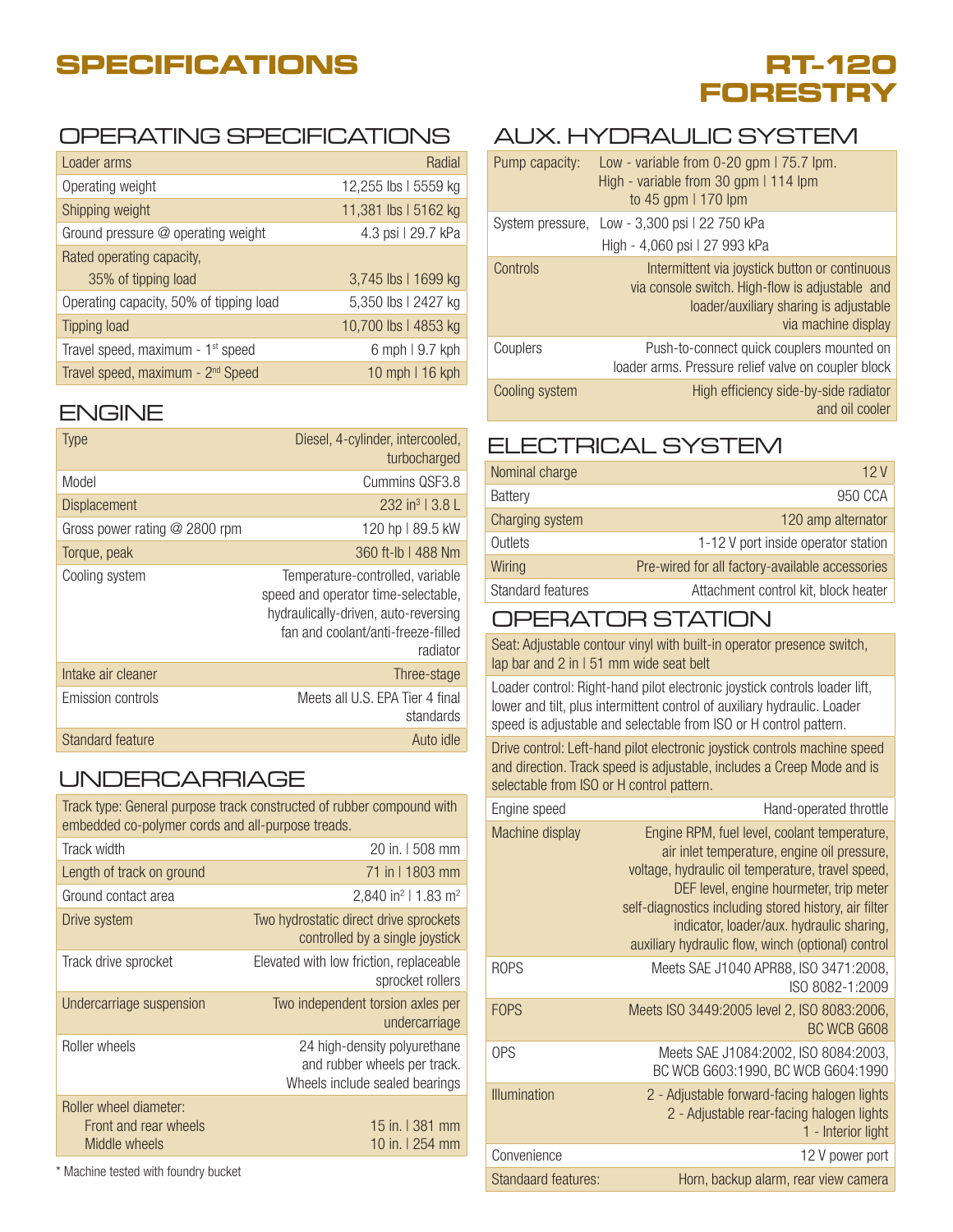## **DIMENSIONS**